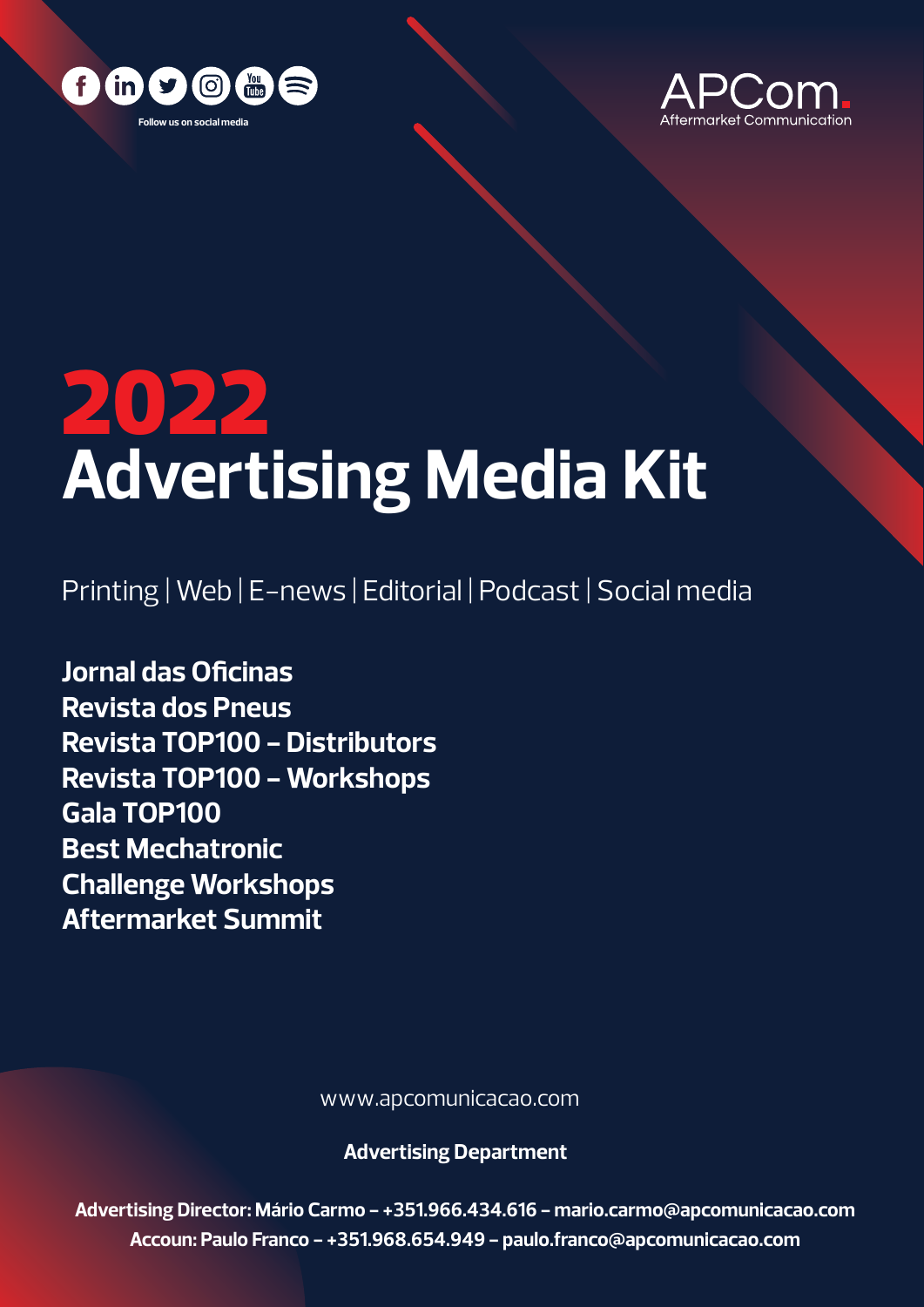## Table of contents

#### WHO WE ARE?

| A publisher 100% DEDICATED TO AFTERMARKET | 01              |
|-------------------------------------------|-----------------|
| <b>Our Mission</b>                        | 01              |
| WHY INVEST IN OUR PRODUCTS?               |                 |
| Because we are unique                     | 02              |
| Opinions about us                         | 02              |
| <b>OUR PUBLICATIONS</b>                   |                 |
| <b>JORNAL DAS OFICINAS</b>                | 03/04/05        |
| <b>REVISTA DOS PNEUS</b>                  | 08              |
| REVISTA TOP100 - WORKSHOPS                | 10 <sup>°</sup> |
| <b>REVISTA TOP100 - DISTRIBUTORS</b>      | 11              |
| <b>WEB AND NEWSLETTERS</b>                |                 |
| <b>JORNAL DAS OFICINAS</b>                | 06              |
| <b>REVISTA DOS PNEUS</b>                  | 09              |
| MULTIMEDIA AND SOCIAL MEDIA               |                 |
| <b>JORNAL DAS OFICINAS</b>                | 07              |
| <b>REVISTA DOS PNEUS</b>                  | 07              |
| <b>OUR EVENTS</b>                         |                 |
| Gala TOP100 2022                          | 12              |
| <b>CHALLENGE WORKSHOPS 2022</b>           | 13              |
| BEST MECHATRONIC 2022/23                  | 14              |
| AFTERMARKET SUMMIT 2024                   | 15              |



www.apcomunicacao.com **Follow us on Social media**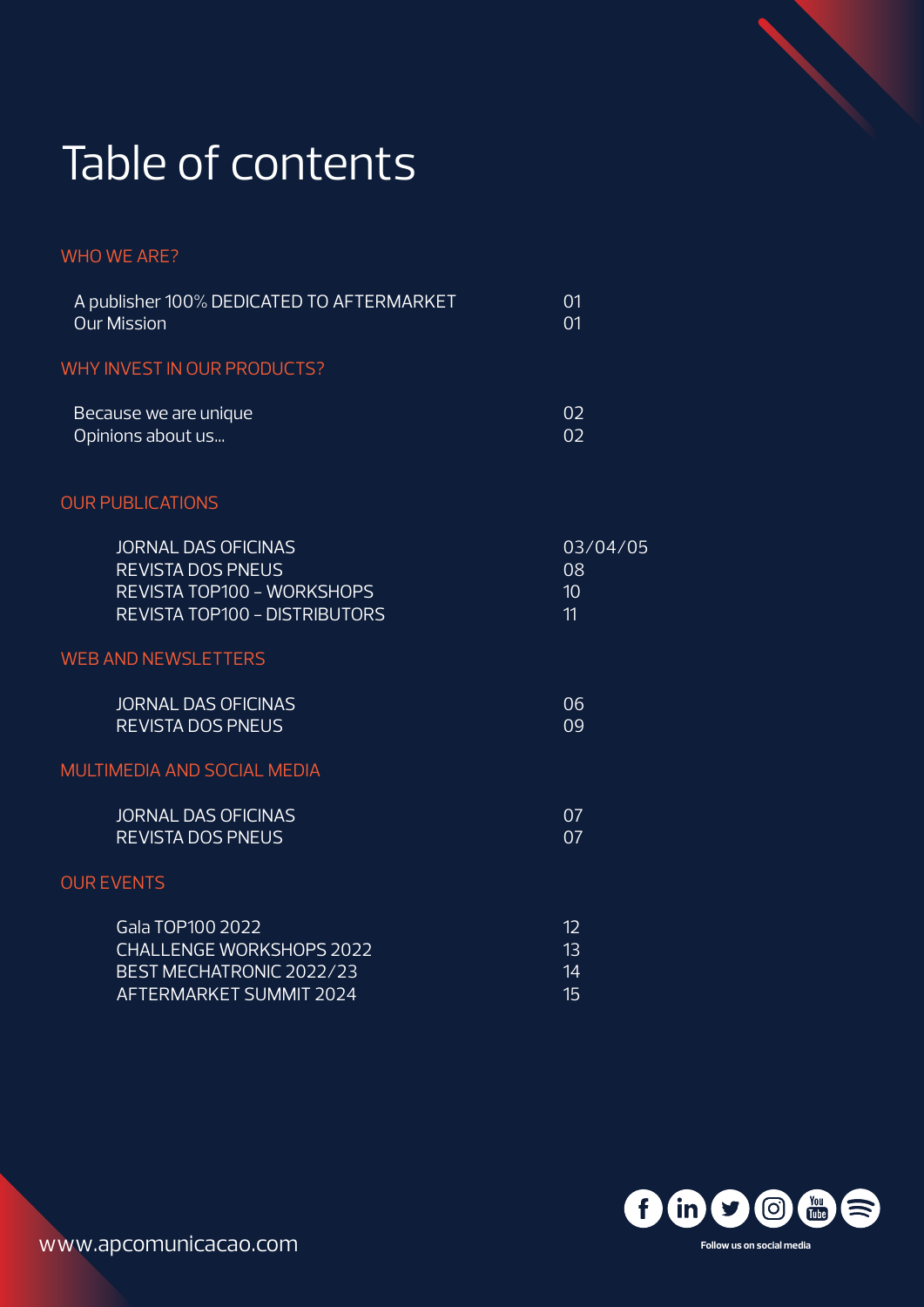## Who we are?

#### We are more than a publisher

AP Comunicação's mission is to transmit knowledge to professionals in the automotive aftermarket, either through the publications it publishes (Jornal das Oficinas, Revista dos Pneus and TOP 100 Magazines) or through the various types of initiatives and events it carries out: Gala TOP 100, Best Mechatronics , Challenge Workshops and Aftermarket Summit.

Publications, events and annual campaigns are produced with the aim of satisfying the needs of readers, as well as companies in the market, in terms of information on new products, services, technologies and good practices.

## Our mission

#### Our mission is to drive and bring value to communication

We assume the responsibility of working more and better, and we will never stop innovating in all areas guided by our main objective, which will always be the transmission of useful and current information to aftermarket professionals in Portugal. This is how we got here with you, and this is how we will stay with you. This is our commitment!

> "We work with passion and dedication to the aftermarket"

01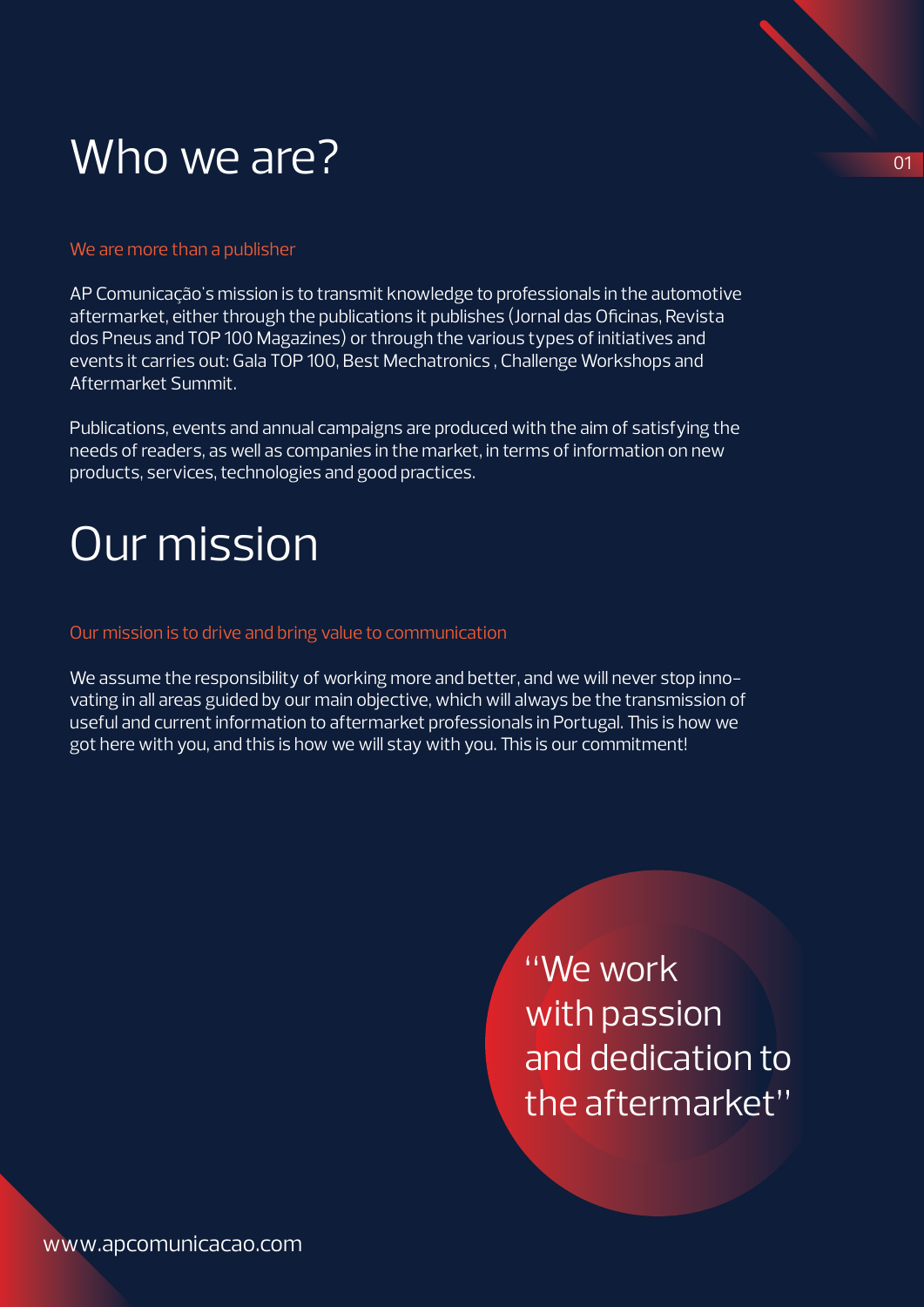## Why invest in our products?

#### Because we are unique!

Because we were the first specialized publisher and we have been leading communication in the Aftermarket sector in Portugal for 16 years.

Because we guarantee the reader the right to be informed with truth, accuracy and exemption on all topics related to the Aftermarket.

Because we take care of the image of our and your products.

Because our print, digital and events reach 95% of professionals in the sector.

Because we promote the best practices in the sector.

Because we have a specialized team that knows the market and can advise you on the best strategy for your communication.

## Opinion about us...

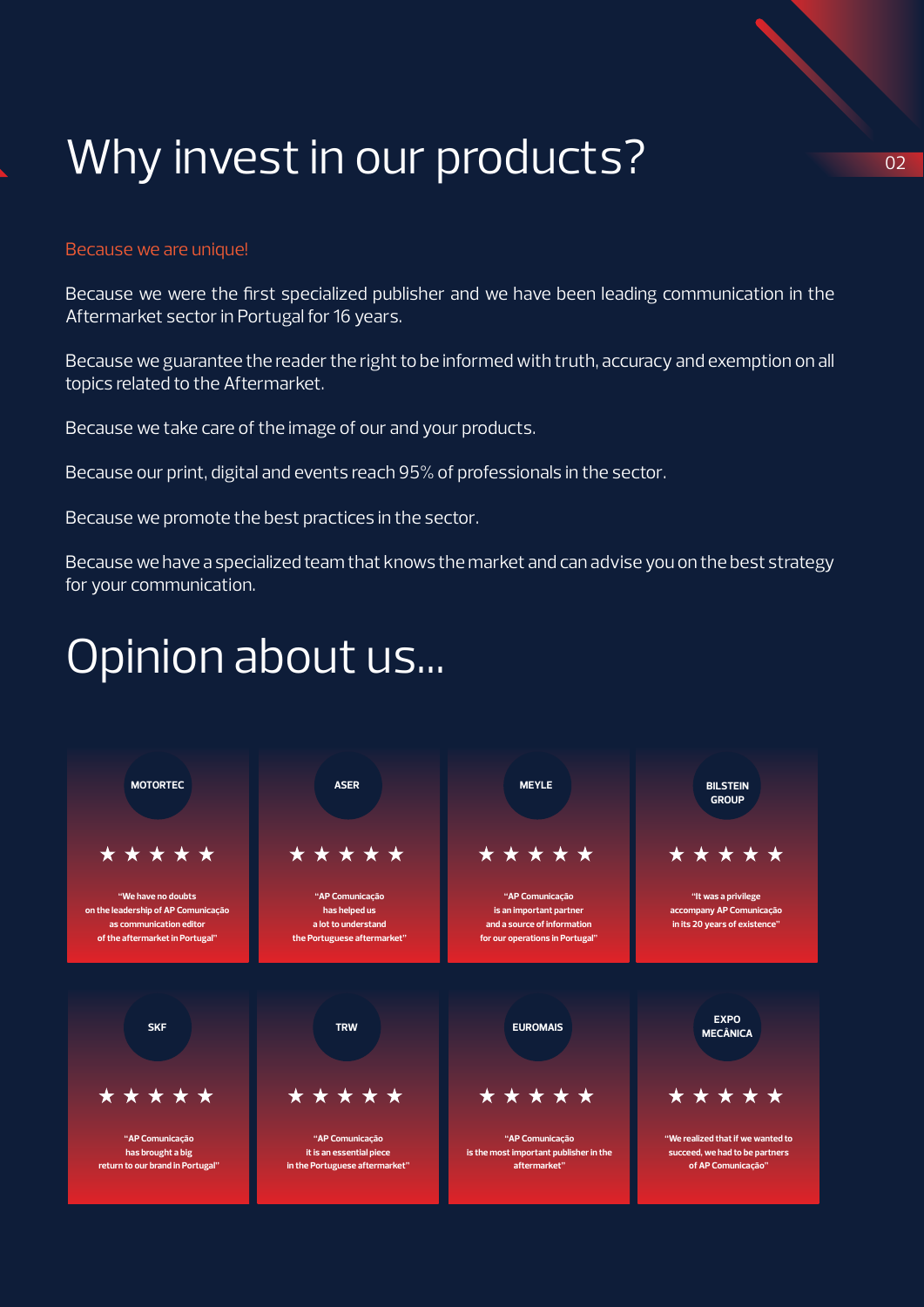## Jornal das Oficinas

#### Target Audience

Manufacturers, Distributors and Retailers of light and heavy parts, Refinishing, Lubricants, Tires and Equipment, Distribution Groups, Independent Workshops, Dealers and Workshop Networks) for light and heavy mechanics, collision, tires and Glass.

#### Printing

Jornal das Oficinas is printed on paper whose production process complies with environmental standards.

PERIODICITY: Monthly (except August) SIZE: 235X300mm PRINTING: 4 color offset MONTHLY RELEASE: 10,000 copies AUDIENCE: 60,000 readers per print edition - 77,000 readers digital edition (monthly average) SPECIAL FAIR RELEASE: 15,000 copies FILE FORMAT: PDF, EPS, TIF or JPEG (with text converted to curves) IMAGE RESOLUTION: 300 DPI COLOR RANGE: CMYK MANDATORY LOCATION: +25% off the list price

## Advertising formats and pricing

#### **COVER**

| Top banner (210x30mm*)                               | 1050€ |
|------------------------------------------------------|-------|
| Upper right box (50x50mm <sup>*</sup> )              | 600€  |
| Cover highlight (100x100mm*)                         | 1250€ |
| Lower right box (50x50mm*)                           | 500€  |
| Lower left box (50x50mm*)                            | 450€  |
| 1st Back cover (235x300mm*)                          | 1600€ |
| 2st Back cover (235x300mm*)                          | 1500€ |
| Back cover (235x300mm*)                              | 1800€ |
|                                                      |       |
| <b>INSIDE</b>                                        |       |
| Full page right (235x300mm*)                         | 1430€ |
| Full page left (235x300mm*)                          | 1280€ |
| Double page (470x300mm*)                             | 2400€ |
| 1/2 page vertical (115x300mm*)                       | 900€  |
| 1/2 página horizontal (235x140mm*)                   | 900€  |
| Double $1/2$ page (470 $\times$ 140mm <sup>*</sup> ) | 1430€ |
| $1/4$ page (115x145mm <sup>*</sup> )                 | 600€  |
| Footpage (235x65mm <sup>*</sup> )                    | 580€  |

#### INSERT

1680 € (A4 - 4 PAGES) INCLUDES: Advertising price and handling NOT INCLUDED: Booklet printing and delivery QUANTITY: 10,000 copies

#### PUBLI-REPORTAGEM

1 FULL PAGE - 1400 €  $2$  FULL PAGES - 1800 €

#### WORKSHOP OF THE MONTH (SPONSOR) 350 € - LOGO

### ADVICE FROM...(SPONSOR)

500 € - COLUMN (25X80MM) + LOGO

03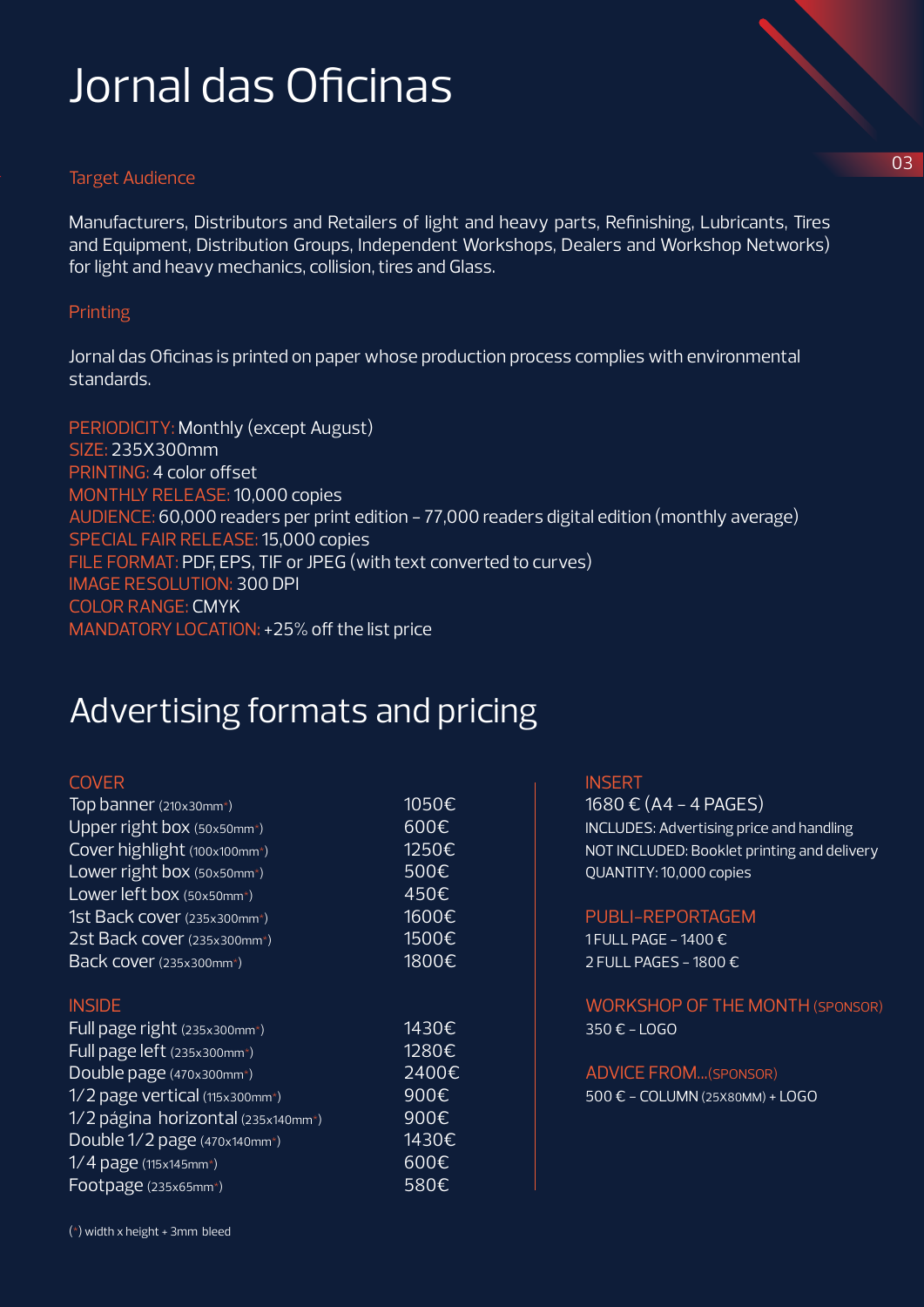## Jornal das Oficinas

## Advertising pack pricing and the contract of the contract of the contract of the contract of the contract of the contract of the contract of the contract of the contract of the contract of the contract of the contract of t

### **1440€**

**3 x banner e-news JO (12) 3 x banner e-news JO (12)** 

> **Pack Price 1260€ You save 180€**

### **4190€**

**1 x full page JO printing 2 x 1/2 pages JO printing 2 x banner e-news JO (8)** 

**Pack Price**

**3352€ You save 838€**

### **8930€**

**Publi-reportage 3 x full pages JO printing 2 x 1/2 page JO printing 3 x banner e-news JO (8)** 

### **Pack Price 6251€ You save 2679€**

**3240€**

**2 x 1/2 pages JO printing 3 x banner e-news JO (12)** 

### **Pack Price 2592€ You save 648€**

**6150€**

**3 x full pages JO printing 1 x 1/2 page JO printing 2 x banner e-news JO (8)** 

> **Pack Price 4920€ You save 1230€**

### **12140€**

**Publi-reportage + video 4 x full pages JO printing 3 x 1/2 page JO printing 4 x banner e-news JO (8)** 

> **Pack Price 8498€ You save 3642€**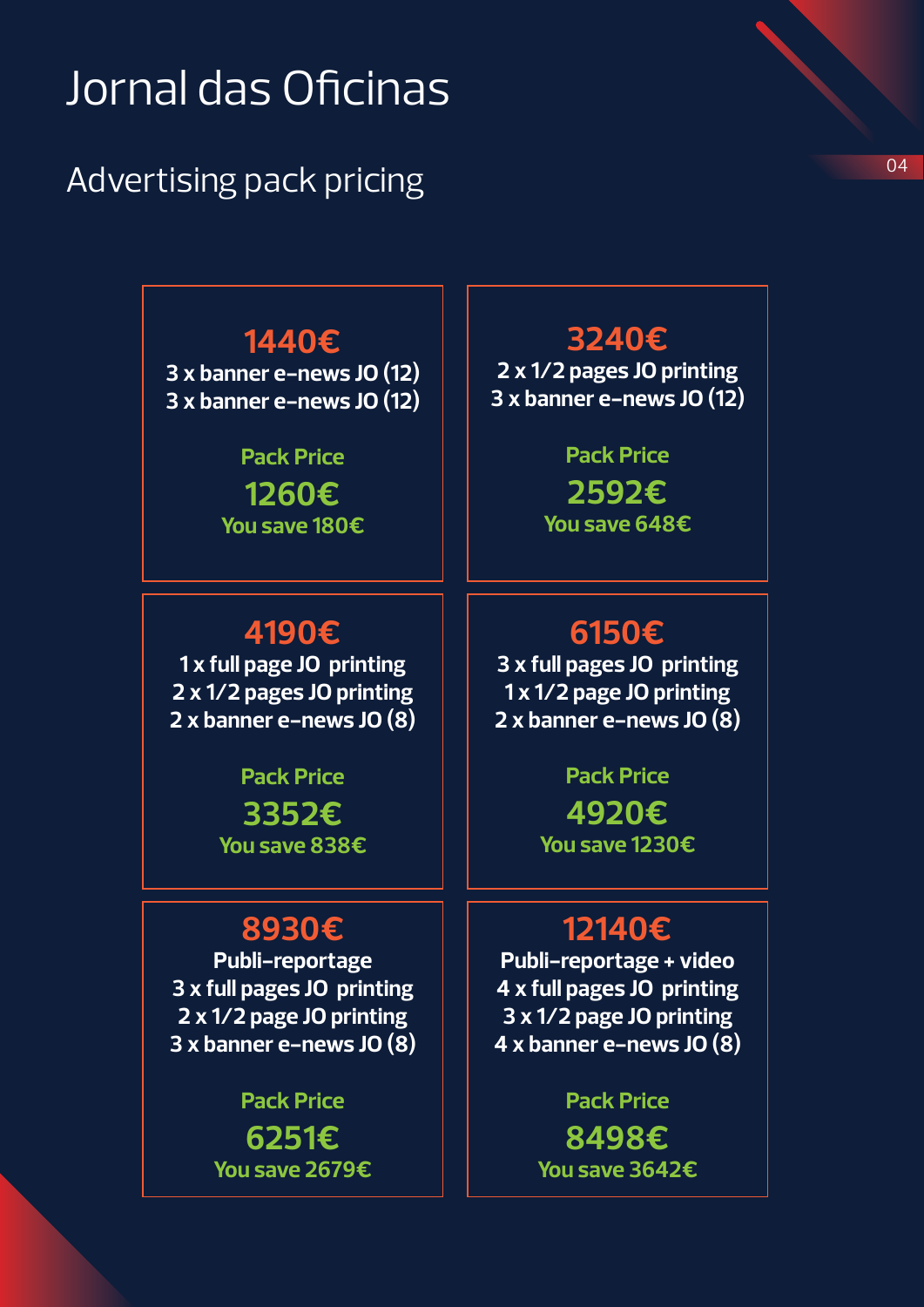## Jornal das Oficinas - Planning

#### Target Audience

Distributors and Retailers of light and heavy parts, Refinishing, Lubricants, Tires and Equipment, Distribution Groups, Independent Workshops, Dealers and Workshop Networks) for light and heavy mechanics, collision, tires and Glass experts.

PERIODICITY: Annual (Insert in the January 2023 Jornal das Oficinas issue) PLANNING SIZE: 1000X700mm PRINTING: 4 color offset (Glossy paper) ANNUAL RELEASE: 10,000 copies



## Formats and prices

BOX DIMENSIONS: 90x80mm (width x height)

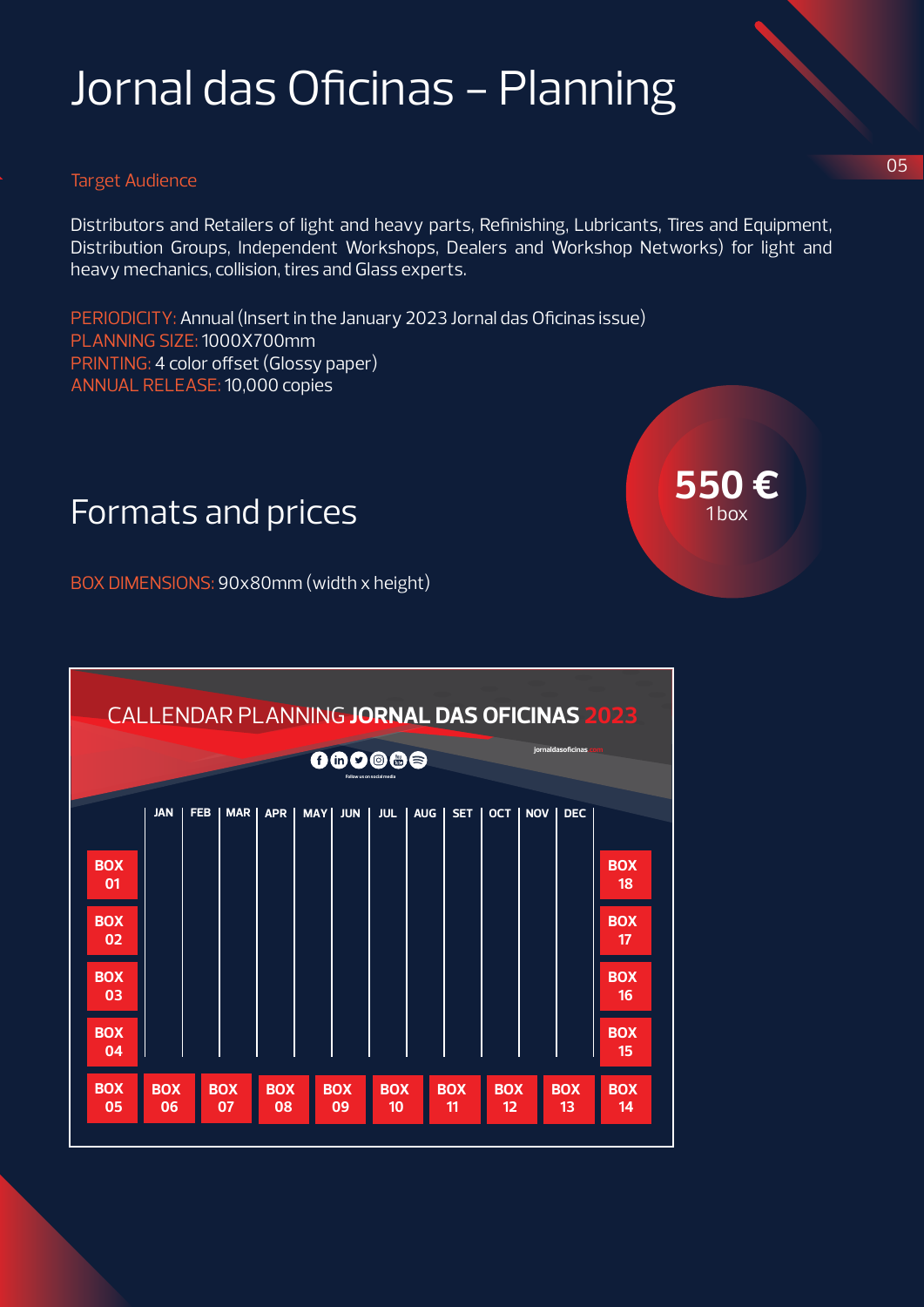## Jornaldasoficinas.com

#### Target Audience

Manufacturers, Distributors and Retailers of light and heavy parts, Refinishing, Lubricants, Tires and Equipment, Distribution Groups, Independent Workshops, Dealers and Workshop Networks) for light and heavy mechanics, collision, tires and Glass experts.

Jornal das Oficinas database complies with the legislation of the RGPD (General Data Protection Regulation)

### Website formats and prices

PAGEVIEWS: 182.000 (Google analytics 2021 - annual average)

#### Web www.jornaldasoficinas.com

| Pop up (desktop 1920x1200px - Mobile $430x300px^*$ )                       | 800€ |
|----------------------------------------------------------------------------|------|
| Mrechomepage (300x250px*)                                                  | 450€ |
| Mrec allpages $(300x250px^*)$                                              | 700€ |
| Leader board homepage (desktop 880x140px - Mobile 600x179px <sup>+</sup> ) | 400€ |
| Leader board allpages (desktop 880x140px - Mobile 600x179px <sup>*</sup> ) | 650€ |

 $(*)$  width x height - monthly price

## Formato newsletter e preços

DATA BASE: 22.000 emails OPENING: 30%

#### Newsletter jornaldasoficinas.com

| Banner – 4 x per month – 1 x per week $(300 \times 250)$  | -480€\            |
|-----------------------------------------------------------|-------------------|
| Banner – 8 x per month – $2 \times$ per week (300x250px*) | .850 <sub>ε</sub> |
| Highlight Publi-news (Photo + text **)                    | $-450 \in$        |

 $(*)$  width x height - monthly price

 $(**)$  Includes writing and publishing on the web + publishing on social media + sending in the newsletter

#### Newsletter targeted

We can send your message to our database (more than 22,000 contacts) by sending a newsletter on your behalf.

1 Send (Exclusive photo and text)  $\overline{750}$ €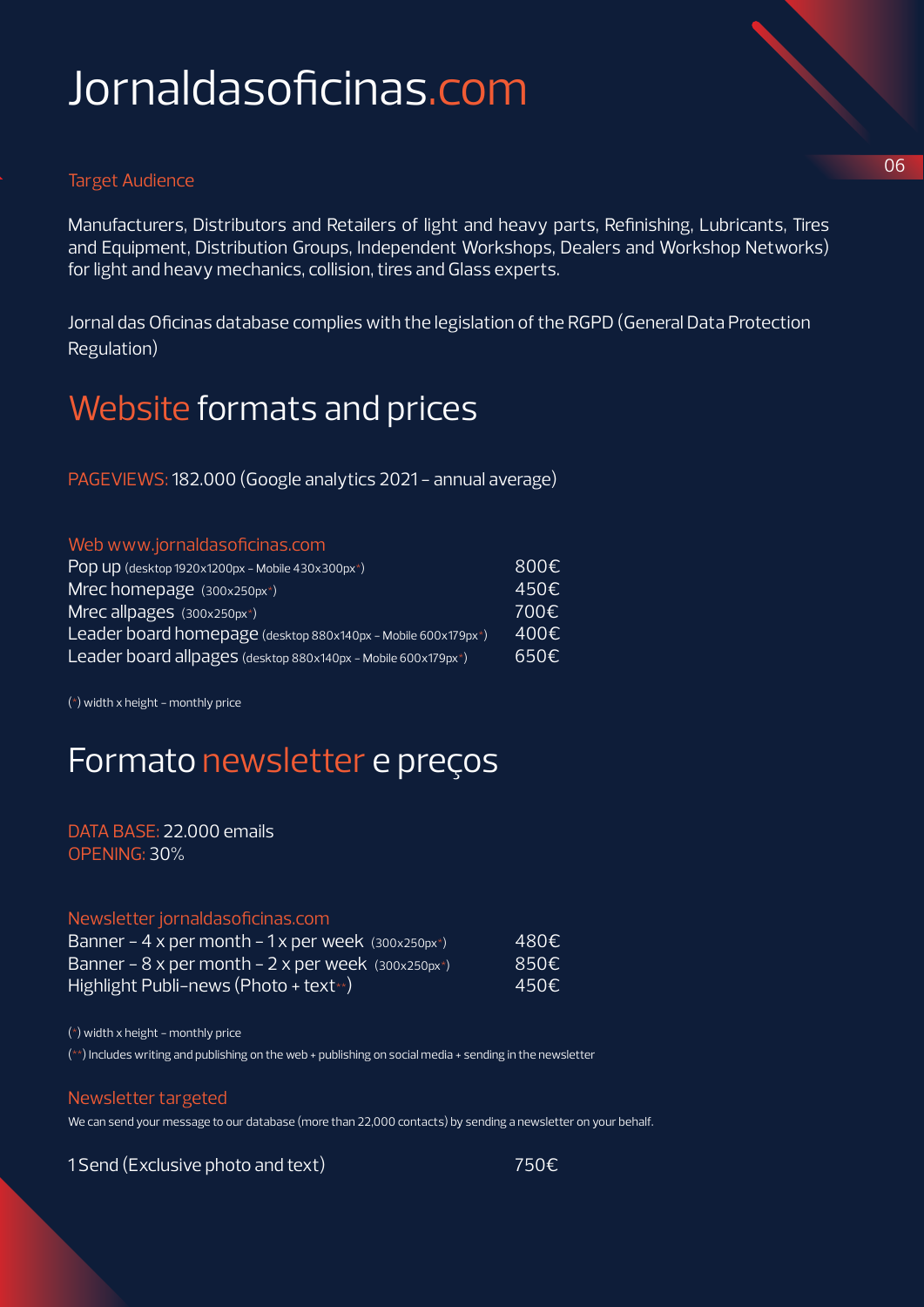Multimedia

JOTV Channel https://multimedia.jornaldasoficinas.com

PlateauTV Talks www.plateautv.pt

Podcast JO https://jornaldasoficinas.com/pt/category/podcasts

## Social media





07

www.jornaldasoficinas.com

**Follow us on social media**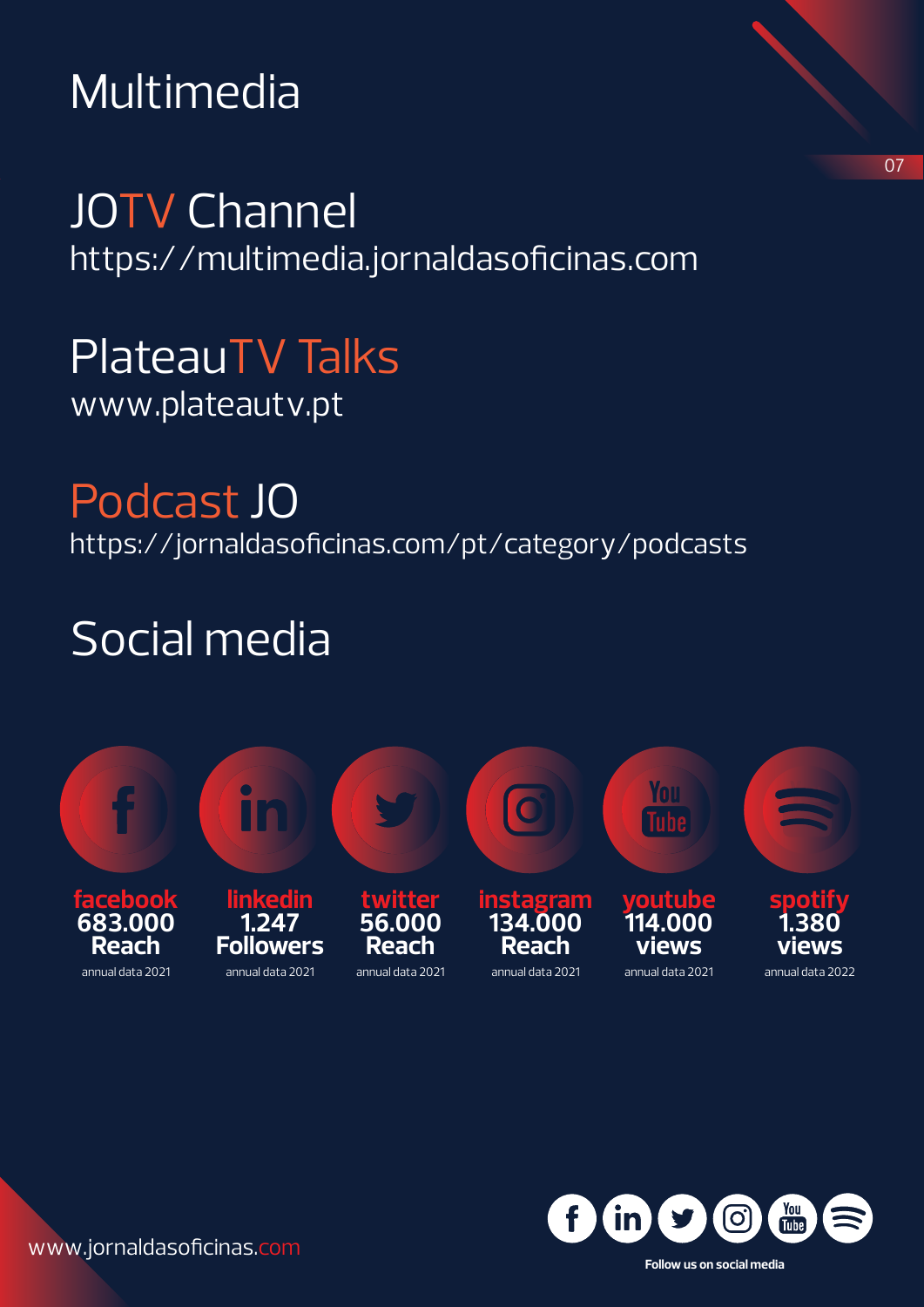## Revista dos Pneus

#### Target Audience

Manufacturers, Distributors and Retailers of light and heavy tires, Equipment, Distribution Groups, Independent Workshops, Dealers and Workshop Networks) of tires and quick services

#### Printing

Revista dos Pneus is printed on paper whose production process complies with environmental standards.

PERIODICITY: Quarterly (March, June, September and December) SIZE: 210X297mm PRINTING: 4 color offset QUARTERLY RELEASE: 5,000 copies AUDIENCE: 15,000 readers per print edition - 35,000 readers digital edition (monthly average) SPECIAL FAIR RELEASE: 6,000 copies FILE FORMAT: PDF, EPS, TIF or JPEG (with text converted to curves) IMAGE RESOLUTION: 300 DPI COLOR RANGE: CMYK MANDATORY LOCATION: +25% off the list price

### Advertising formats and prices

| <b>COVER</b>                     |       |
|----------------------------------|-------|
| cover highlight (210x50mm*)      | 1600€ |
| <b>INTERIOR</b>                  |       |
| Full page right (210x297mm*)     | 1430€ |
| Full page left (210x297mm*)      | 1280€ |
| Double page (420x297mm*)         | 2400€ |
| 1/2 page vertical (100x297mm*)   | 900€  |
| 1/2 page horizontal (210x145mm*) | 900€  |
| Double $1/2$ page (420x145mm*)   | 1430€ |
| $1/4$ page (103x145mm*)          | 600€  |
| Footpage (210x60mm*)             | 580€  |
|                                  |       |

(\*) width x height + 3mm bleed

#### **INSERT**

1680 € (A4 - 4 PAGES) INCLUDES: Advertising price and handling NOT INCLUDED: Booklet printing and delivery QUANTITY: 5,000 copies

#### PUBLI-REPORTAGE

1 FULL PAGE - 1400 € 2 FULL PAGES - 1800 €

#### ADVICE FROM... 500 € - COLUMN 25x80mm) + LOGO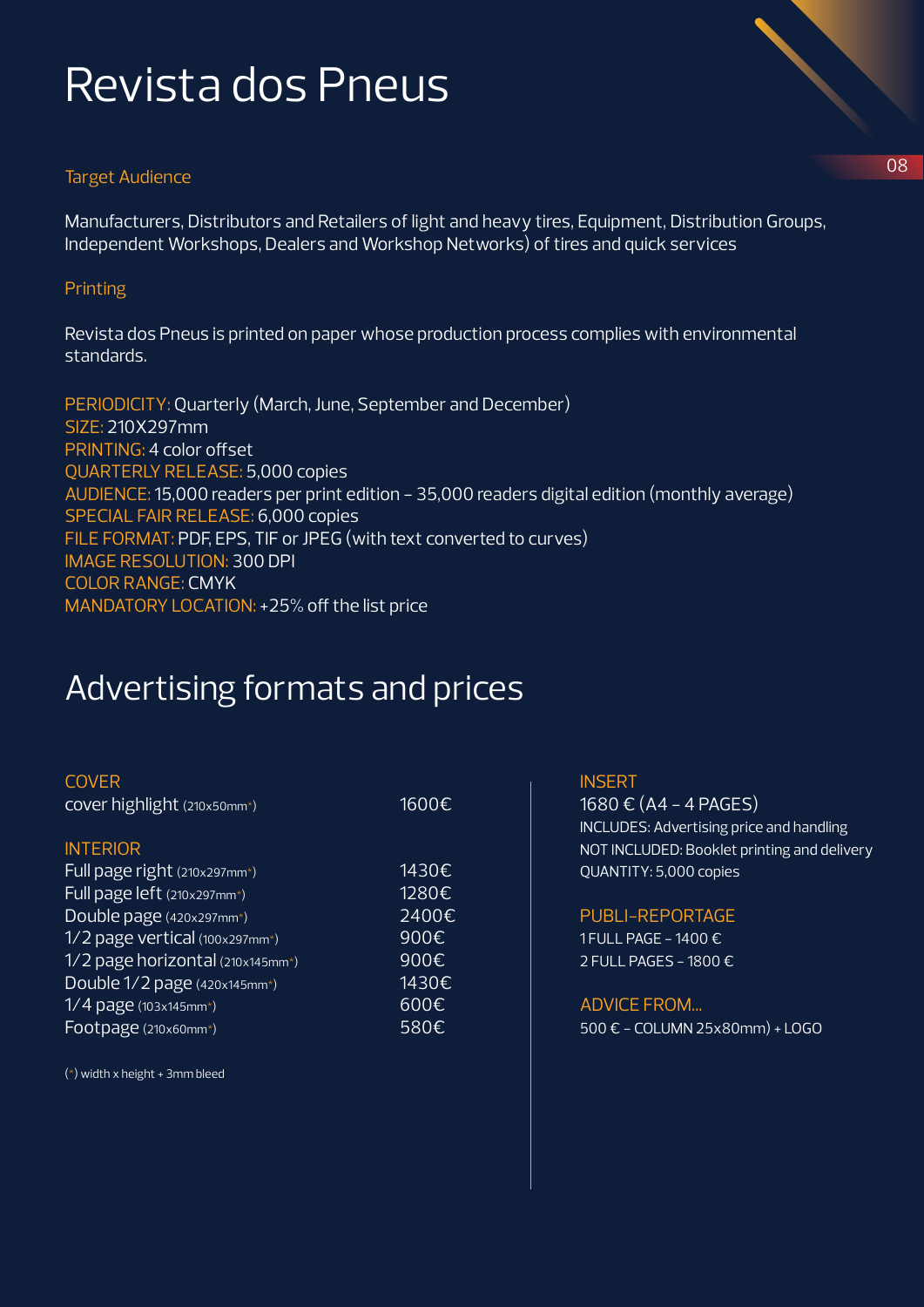## revistadospneus.com

#### Target Audience

Manufacturers, Distributors and Retailers of light and heavy tires, Equipment, Distribution Groups, Independent Workshops, Dealers and Workshop Networks) of tires and quick services

Revista dos Pneus database complies with the legislation of the RGPD (General Data Protection Regulation)

### Website formats and prices

PAGEVIEWS:150.000 (Google analytics 2021 - annual average)

#### Web www.revistadospneus.com

| Pop up (desktop 1920x1200px - Mobile 430x300px*)              | 800€ |
|---------------------------------------------------------------|------|
| Mrec homepage $(300x250px^*)$                                 | 450€ |
| Mrec allpages $(300 \times 250px^*)$                          | 700€ |
| Leader board homepage (desktop 880x140px - Mobile 600x179px*) | 400€ |
| Leader board allpages (desktop 880x140px - Mobile 600x179px*) | 650€ |

 $(*)$  width x height - monthly price

## Newsletter format and prices

#### DATA BASE: 22.000 emails OPENING: 30%

#### Newsletter revistadospneus.com

| Banner – 4 x per month – 1 x per week $(300 \times 250)$ | 480€ |
|----------------------------------------------------------|------|
| Highlight Publi-news (Phto + text**)                     | 450€ |

 $(*)$  width x height - monthly price

(\*\*) Includes writing and publishing on the web + publishing on social media + sending in the newsletter

#### Newsletter targeted

We can send your message to our database (more than 22,000 contacts) by sending a newsletter on your behalf.

1 Send (Exclusive photo and text)  $750 \in$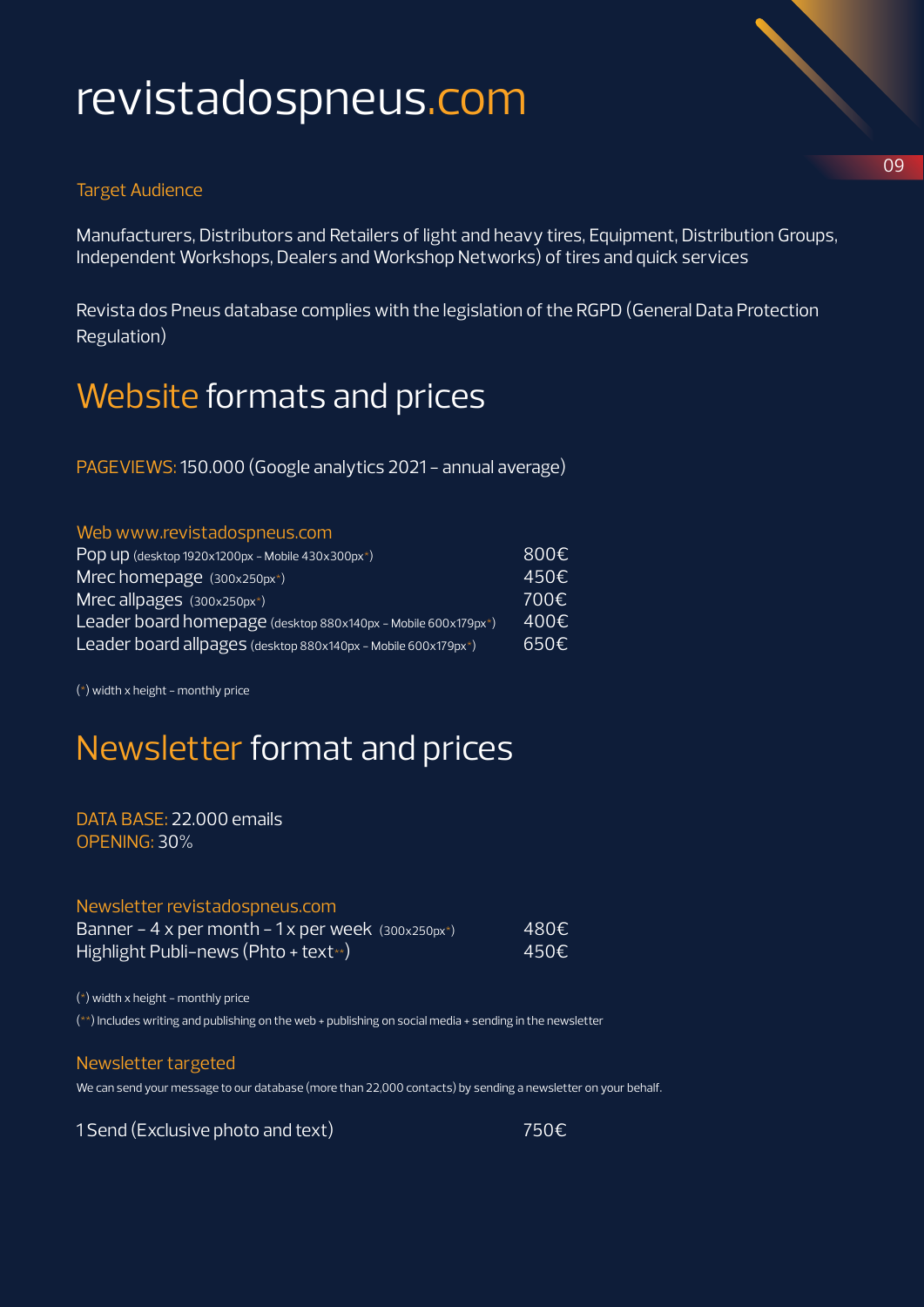## TOP100 Magazine - Workshops

#### Target Audience

Manufacturers, Distributors and Retailers of light and heavy parts, Refinishing, Lubricants, Tires and Equipment, Distribution Groups, Independent Workshops, Dealers and Workshop Networks) for light and heavy mechanics, collision, tires, Glass experts.

The TOP 100 magazine - Workshops, is the news special publication of Jornal das Oficinas for 2022, publishes the ranking of the Biggest Aftermarket Workshops in Portugal. With this magazine we intend to highlight our strong commitment to the communication of analysis content that values and dignifies the sector.

The delivery of the TOP 100 Ranking trophies is made at the GALA TOP 100.

CONTENTS:100 largest networked workshops, 100 largest tire workshops, 100 largest collision workshops, 100 largest independent workshops, 20 largest workshop networks, 50 largest truck workshops, 50 largest glass workshops, evolution of workshop networks, statistics of the workshop sector .

PERIODICITY: Annual (October) SIZE: 210X297mm PRINTING: 4 color offset ANNUAL RELEASE: 5,000 copies FILE FORMAT: PDF, EPS, TIF or JPEG (with text converted to curves) IMAGE RESOLUTION: 300 DPI COLOR RANGE: CMYK MANDATORY LOCATION: +25% off the list price

## Formats and prices

| <b>COVER</b><br>1st Back cover (210x297mm*)<br>2nd back cover (210x297mm*)<br>Back cover (210x297mm*)                                | 1500€<br>1300€<br>1800€         |
|--------------------------------------------------------------------------------------------------------------------------------------|---------------------------------|
| <b>INSIDE</b><br>Full page right (210x297mm*)<br>Doubla page (420x297mm*)<br>1/2 Page (210x140mm*)<br>Double $1/2$ Page (420x140mm*) | 1000€<br>1800€<br>900€<br>1700€ |
| <b>TOP100 LISTING COMPANIES</b><br>Interview + Full Page Advertising<br>$(*)$ width x height + 3mm bleed                             | 900€                            |

 $(A4 - 4$  PAGES) NOT INCLUDED: Booklet printing and delivery 2500 $\epsilon$ 

INSERT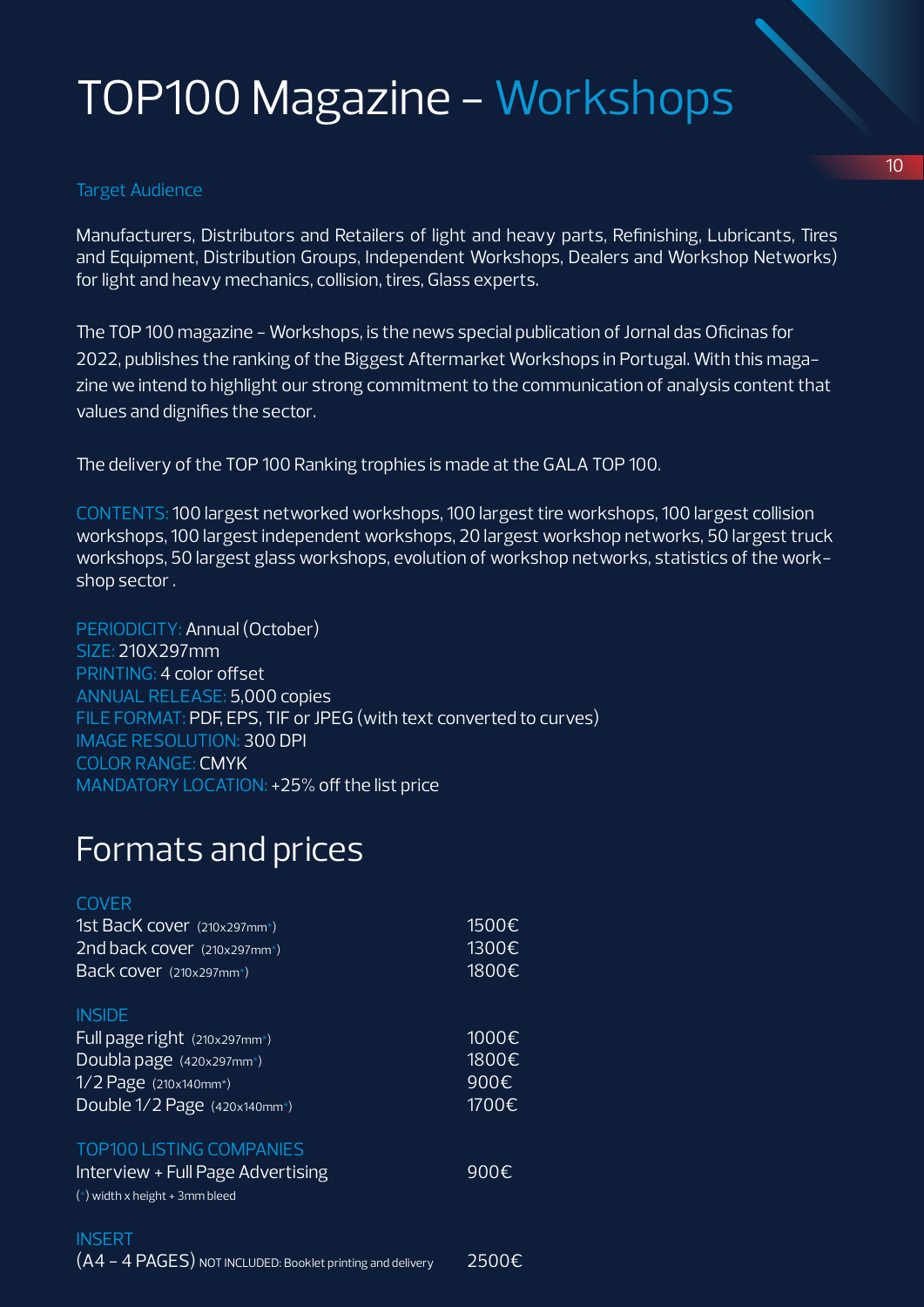## TOP100 Magazine - Distributors

#### Target Audience

Manufacturers, Distributors and Retailers of light and heavy parts, Refinishing, Lubricants, Tires and Equipment, Distribution Groups, Independent Workshops, Dealers and Workshop Networks) for light and heavy mechanics, collision, tires, Glass experts.

The TOP 100 Magazine, published annually by Jornal das Oficinas, publishes the ranking of the biggest Aftermarket Distributors in Portugal. With this magazine we intend to highlight our strong commitment to the communication of analysis content that values and dignifies the sector.

The delivery of the TOP 100 Ranking trophies is made at the GALA TOP 100..

CONTENTS:100 largest light parts distributors, 25 largest heavy parts distributors, 25 largest equipment distributors, 25 largest refinish distributors, 20 largest tire distributors, balance of the light and heavy parts, equipment, refinish, tires and lubricants market. characterization of the workshop market by ANECRA and DPAI/ACAP observatory.

PERIODICITY: Annual (November) SIZE: 210X297mm PRINTING: 4 color offset ANNUAL RELEASE: 5,000 copies FILE FORMAT: PDF, EPS, TIF or JPEG (with text converted to curves) IMAGE RESOLUTION: 300 DPI COLOR RANGE: CMYK MANDATORY LOCATION: +25% off the list price

### Formats and prices

| <b>COVER</b><br>1st Back cover (210x297mm*)<br>2nd back cover (210x297mm*)<br>Back cover (210x297mm <sup>*</sup> )                                  | 1500€<br>1300€<br>1800€         |
|-----------------------------------------------------------------------------------------------------------------------------------------------------|---------------------------------|
| <b>INSIDE</b><br>Full page right (210x297mm*)<br>Doubla page (420x297mm*)<br>$1/2$ Page (210x140mm*)<br>Double $1/2$ Page (420x140mm <sup>*</sup> ) | 1000€<br>1800€<br>900€<br>1700€ |
| <b>TOP100 LISTING COMPANIES</b><br>Interview + Full Page Advertising<br>$(*)$ width x height + 3mm bleed                                            | 900€                            |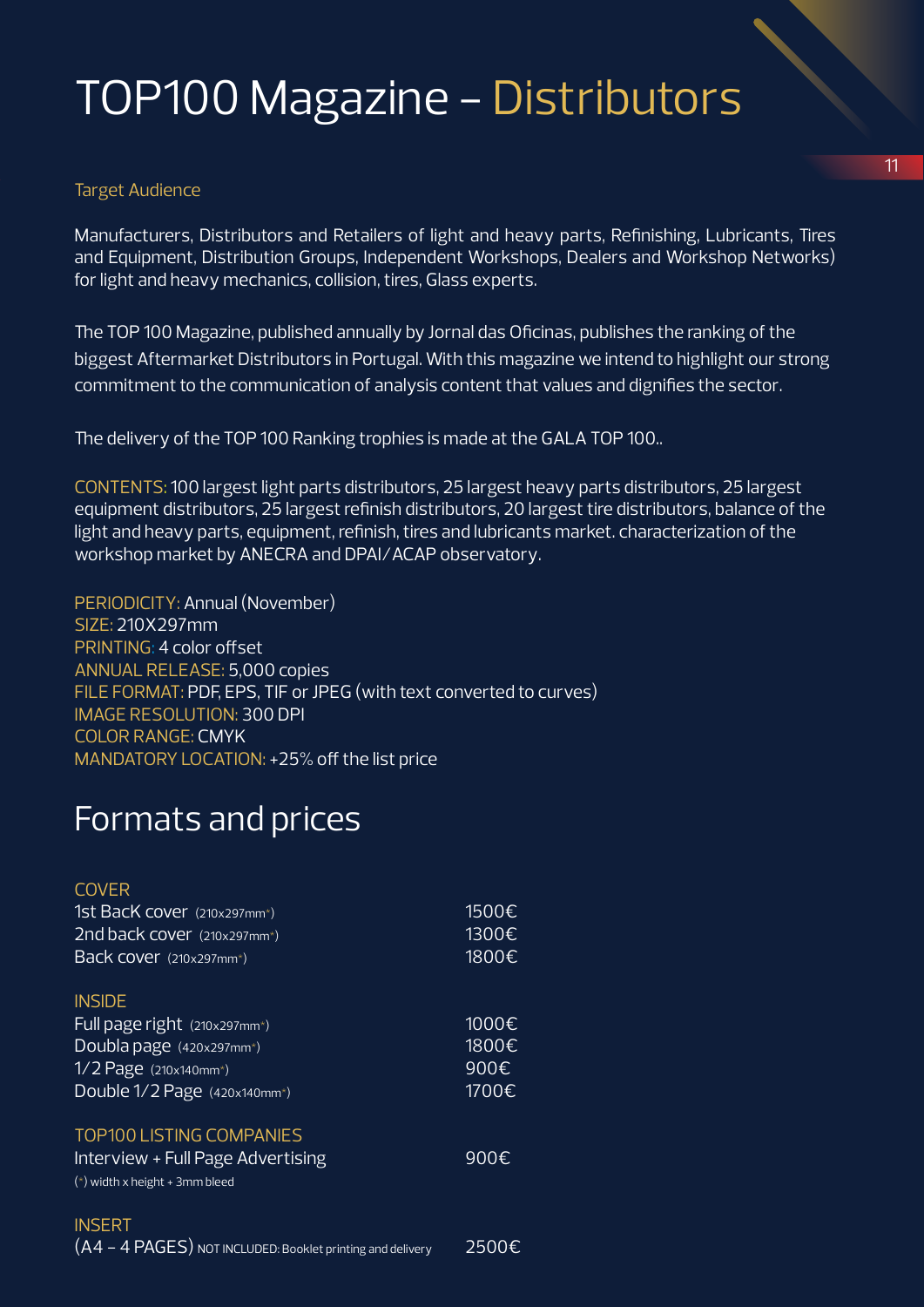## VIII Gala TOP100 - Event

#### Target Audience

Manufacturers, Distributors and Retailers of light and heavy parts, Refinishing, Lubricants, Tires and Equipment, Distribution Groups, Independent Workshops, Dealers and Workshop Networks) for light and heavy mechanics, collision, tires, Glass experts.

The biggest Aftermarket event in Portugal

The VIII GALA TOP 100, organized by Jornal das Oficinas, is a unique and exclusive event in the aftermarket scene in Portugal. The objective of this initiative is to reward the best distributors and Workshops in the TOP 100 Magazine ranking, according to evaluation criteria prepared by the company IF4. Every year we award the companies that stand out in the national aftermarket, either for their competence or for the commitment of the professionals who work in them. All deserve our admiration and respect for the positive contribution they make to the development of the aftermarket in our country.

It's to celebrate its success that we organize the VIII GALA TOP 100, considered by many the biggest social event in the aftermarket sector in Portugal.

PERIODICITY: Annual (October) DATE: October 21, 2022 LOCATION: Quinta de São Luíz - Pereira - Coimbra OFFICIAL WEBSITE: www.galatop100.com

### Sponsorship - 2500€

#### COUNTERPARTS

#### BEFORE THE EVENT

Insertion of your logo on a GALA TOP100 advertising page published in Jornal das Oficinas Disclosure of your logo as a sponsor through dedicated JO e-news to 22,000 emails Insertion of your logo in the GALA TOP100 banner published in the weekly editorial JO e-news Insertion of your logo on the official website of www.galatop100icom Disclosure of your logo as a sponsor on the social media of Jornal das Oficinas DURING THE EVENT Insertion of your logo on the GALA TOP100 invitation Insertion of your logo in the photo panel during the GALA TOP100 Insertion of your logo on individual flags placed at the GALA TOP100 Visual communication placement of your logo during GALA TOP100 Video interview with the person in charge of your brand or company Insertion of your logo on all trophies awarded at GALA TOP100 AFTER THE EVENT Insertion of your logo in the general video of the GALA TOP 100 Insertion of your logo in the videos of all GALA TOP100 interviews Insertion of your logo in the GALA TOP100 report published in Jornal das Oficinas and TOP 100 Magazine Insertion of your logo in photos shared on social media and websites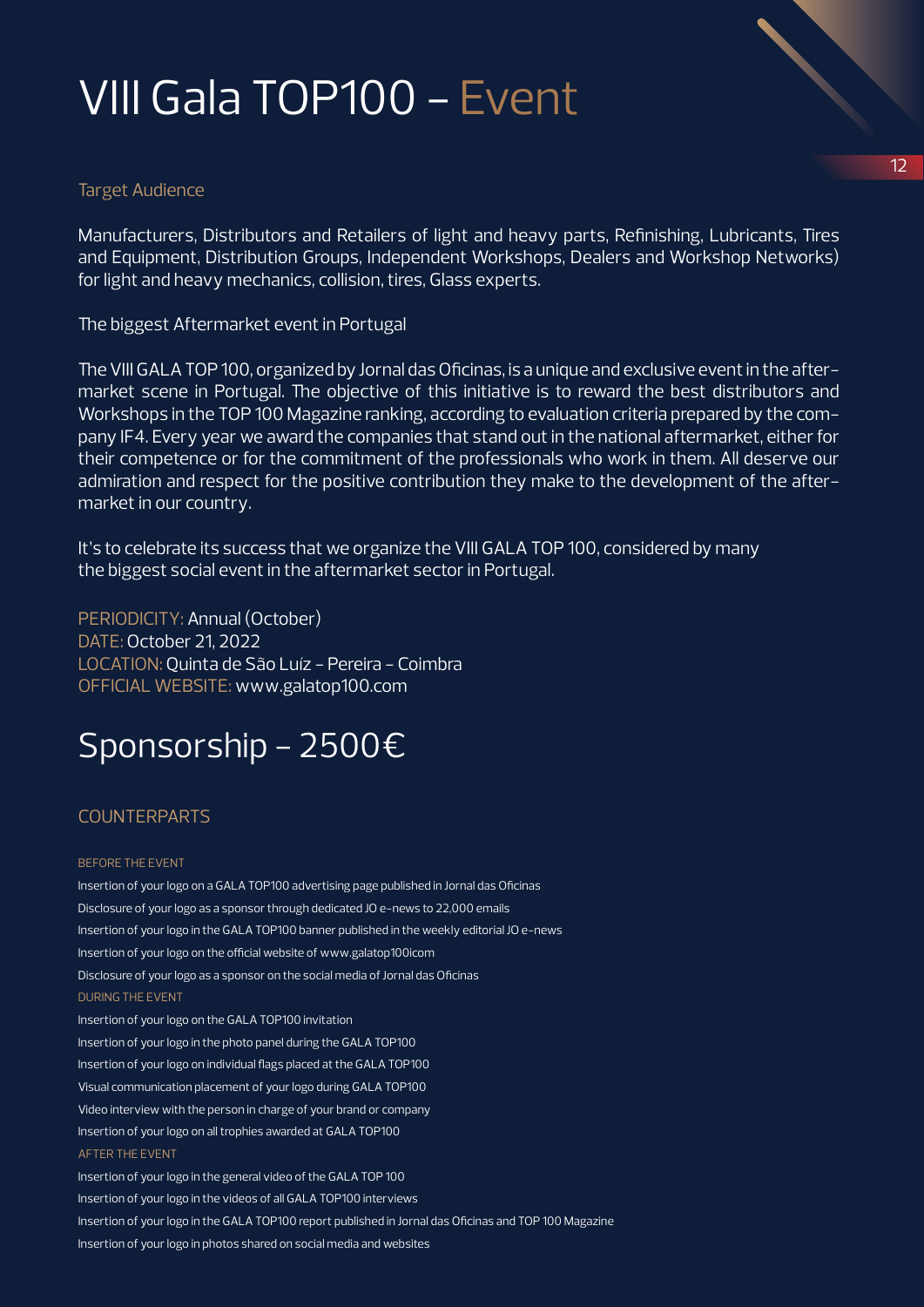## V Challenge Workshops - Event

#### Target Audience

Independent Workshops, Dealers and Workshop Networks for light and heavy mechanics, collision, tires, glass experts.

A unique initiative in the panorama of workshop teams in Portugal.

The Challenge Workshops Competition is a dynamic challenge, in which the functioning of a workshop is simulated through different participatory panels, the winner being the team that accumulates the most points throughout the competition. We are convinced that by carrying out initiatives such as Challenge Workshops and by raising awareness among operators, participants will be better able to work in workshop teams.

PERIODICITY: Annual PARTNER: T-Academy & Typs4y SUPPORT: Pro4matic Car Center COMPETITION START: April 1, 2022 FINAL COMPETITION DATE: June 18, 2022 LOCATION: Pro4matic Car Center - Motemor-o-Velho - Coimbra OFFICIAL WEB: www.challengeoficinas.pt

## Sponsorship - 2500€

#### COUNTERPARTS

#### BEFORE THE EVENT

Insertion of your logo on a Challenge Workshops advertising page published in Jornal das Oficinas Disclosure of your logo as a sponsor through dedicated JO e-news to 22,000 emails Insertion of your logo in the Challenge Workshops banner published in the weekly editorial JO e-news Insertion of your logo on the official website of www.challengeoficinas.pt Disclosure of your logo as a sponsor on the social media of Jornal das Oficinas DURING THE EVENT Insertion of your logo in the invitation of the Final Challenge Workshops Insertion of your logo on the photo panel during the Final Challenge Workshops Insertion of your logo in individual flags placed in the final of the Challenge Workshops Visual communication placement of your logo at the Final Challenge Workshops site Video interview with the person in charge of your brand or company Insertion of your logo on all Trophies awarded to Challenge Workshops finalists As a sponsor, you have the possibility to offer prizes to the finalists of the Challenge Workshops AFTER THE EVENT Insertion of your logo in the general video of Challenge Workshops Insertion of your logo in the videos of all Challenge Workshops interviews Insertion of your logo in the report of the Best Challenge Workshops Final in Jornal das Oficinas

Insertion of your logo in photos shared on social networks and websites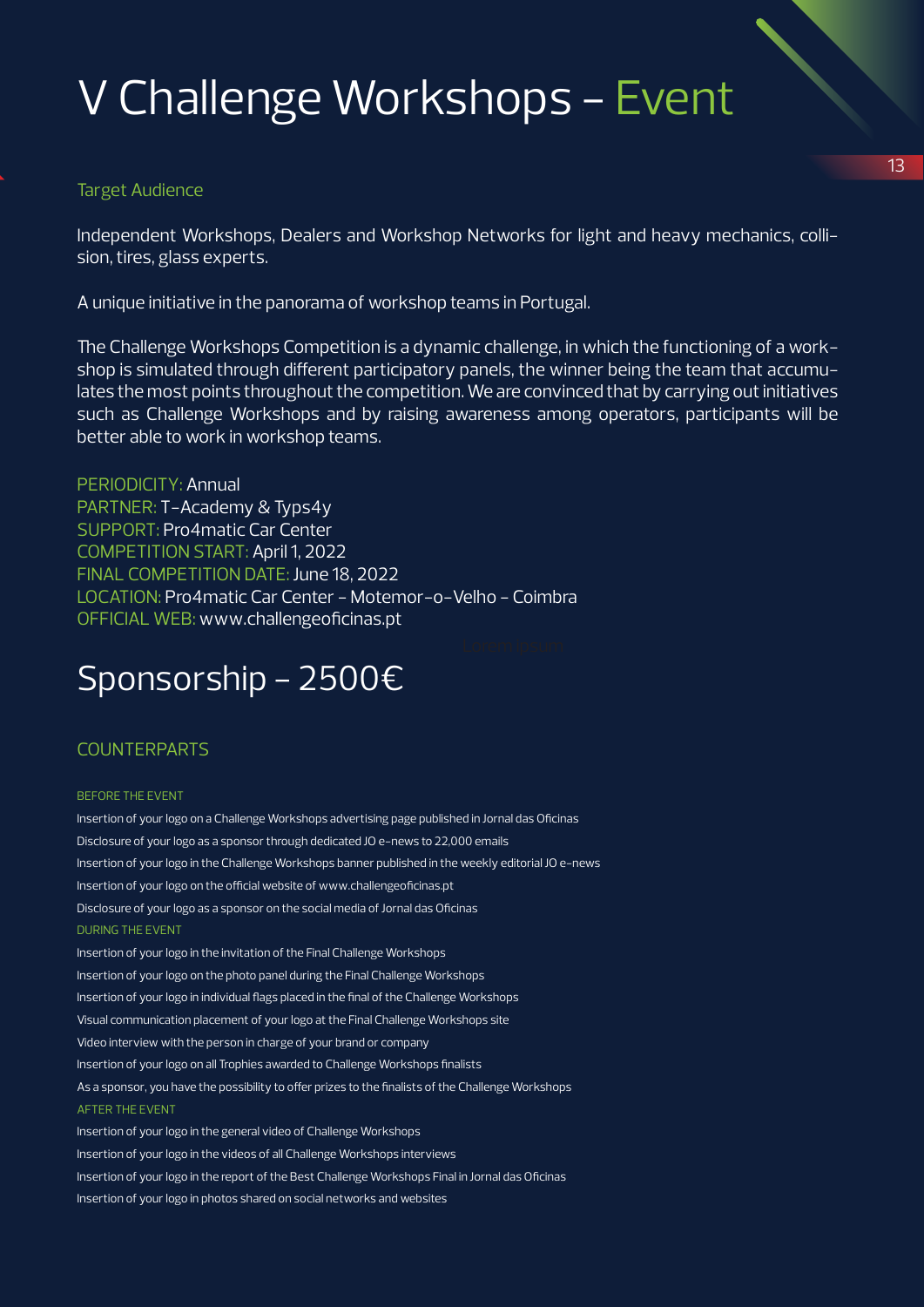## V Best Mechatronic - Event

#### Target Audience

Independent Workshops, Dealers and Workshop Networks) for light and heavy mechanics, collision, tires, Glass experts.

A unique initiative in the automotive mechatronics panorama in Portugal.

With the Best Mechatronics competition we want not only to promote this profession, but also to value it. Increasingly essential in the workshop, this specialization brings added value and increases the profitability of the business. We are convinced that the implementation of initiatives such as the Best Mechatronics and with the awareness of operators, this will be an increasingly valued profession.

PERIODICITY: Biennial (Starting in July 2022) PARTNER: ATEC - Training Academy SUPPORT: ExpoMECÂNICA COMPETITION START: July 1, 2022 FINAL COMPETITION DATE: 14th to 16th April 2023 LOCATION: expoMECÂNICA Hall - Porto (15,000 visitors) OFFICIAL WEB: www.melhormecatronico.pt

### Sponsorship - 2500 $\epsilon$

#### COUNTERPARTS

#### BEFORE THE EVENT

Insertion of your logo on a Best Mechatronic advertising page published in Jornal das Oficinas Disclosure of your logo as a sponsor through dedicated JO e-news to 22,000 emails Insertion of your logo in the banner Best Mechatronic published in the weekly editorial e-news JO Insertion of your logo on the official website of www.melhormecatronico.pt Disclosure of your logo as a sponsor on the social media of Jornal das Oficinas DURING THE EVENT Insertion of your logo in the invitation of the Best Mechatronic Final Insertion of your logo on the photo panel during the Best Mechatronic Final Insertion of your logo on individual flags placed in the Best Mechatronic final Visual communication placement of your logo at the location of the Best Mechatronic Final Video interview with the person in charge of your brand or company Insertion of your logo on all Trophies awarded to the Best Mechatronic finalists As a sponsor, you have the possibility to offer prizes to the finalists of the Best Mechatronic Insertion of your logo in the Best Mechatronic general video Insertion of your logo in the videos of all Best Mechatronic interviews Insertion of your logo in the report of the Best Mechatronic Final published in Jornal das Oficinas

Insertion of your logo in photos shared on social media and websites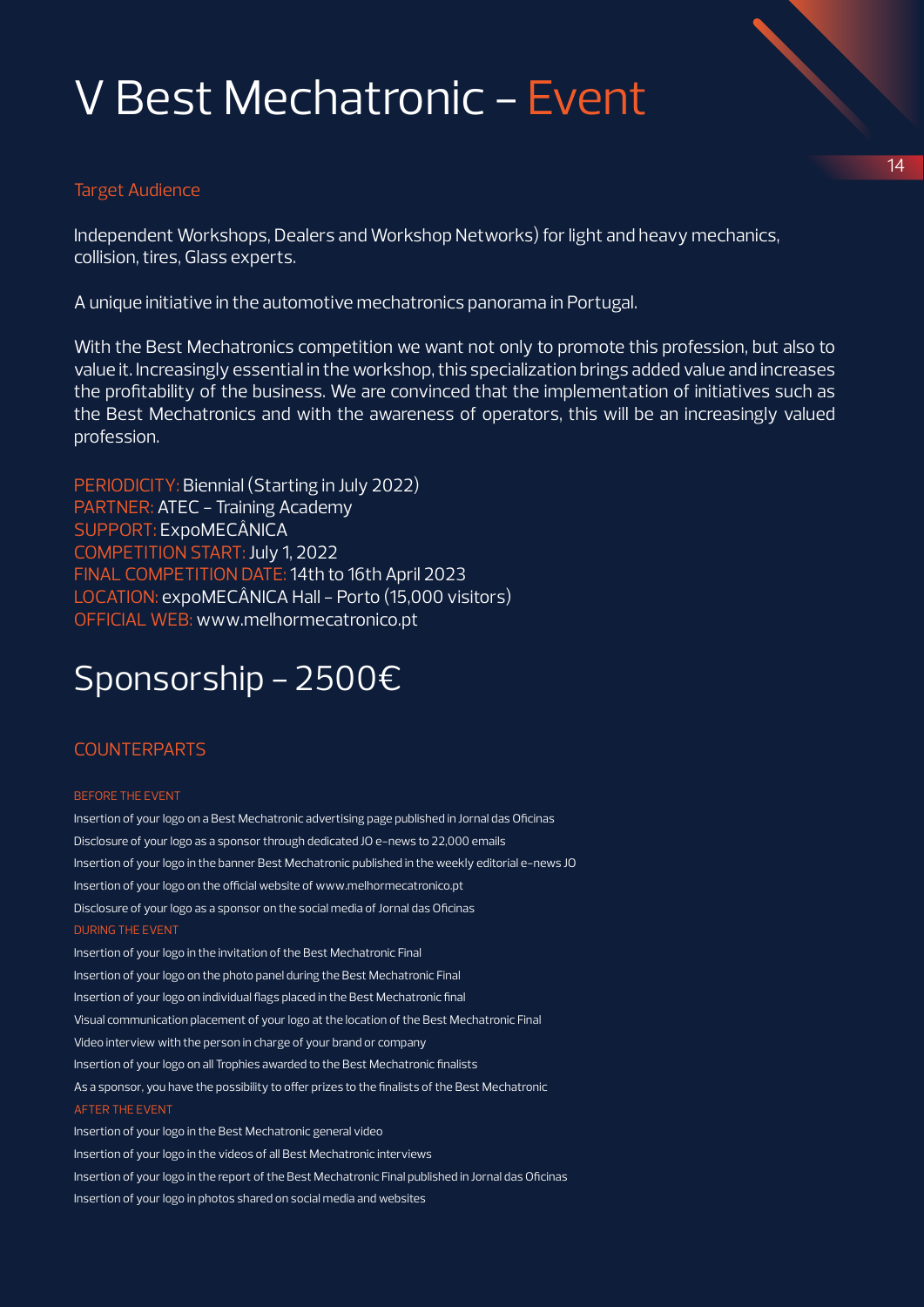## Aftermarket Summit - Event

Manufacturers, Distributors and Retailers of light and heavy parts, Refinishing, Lubricants, Tires and Equipment, Distribution Groups, Independent Workshops, Dealers and Workshop Networks) for light and heavy mechanics, collision, tires, Glass experts.

A unique initiative in the national and international aftermarket panorama.

"Aftermarket Summit" aims to bring aftermarket players together in a truly transformative experience, which allows them to increase their ability to deal with challenges through tools and strategies that are applied by the best in the areas of motivation, leadership, communication, service, contact with the customer and digital marketing.

PERIODICITY: 2024 (Biennial) INSTITUTIONAL PARTNERS: DPAI/ACAP - ANECRA - ARAN - expoMECÂNICA LOCATION: To be defined OFFICIAL WEB: www.aftermarketsummit.com

## Sponsorships in preparation